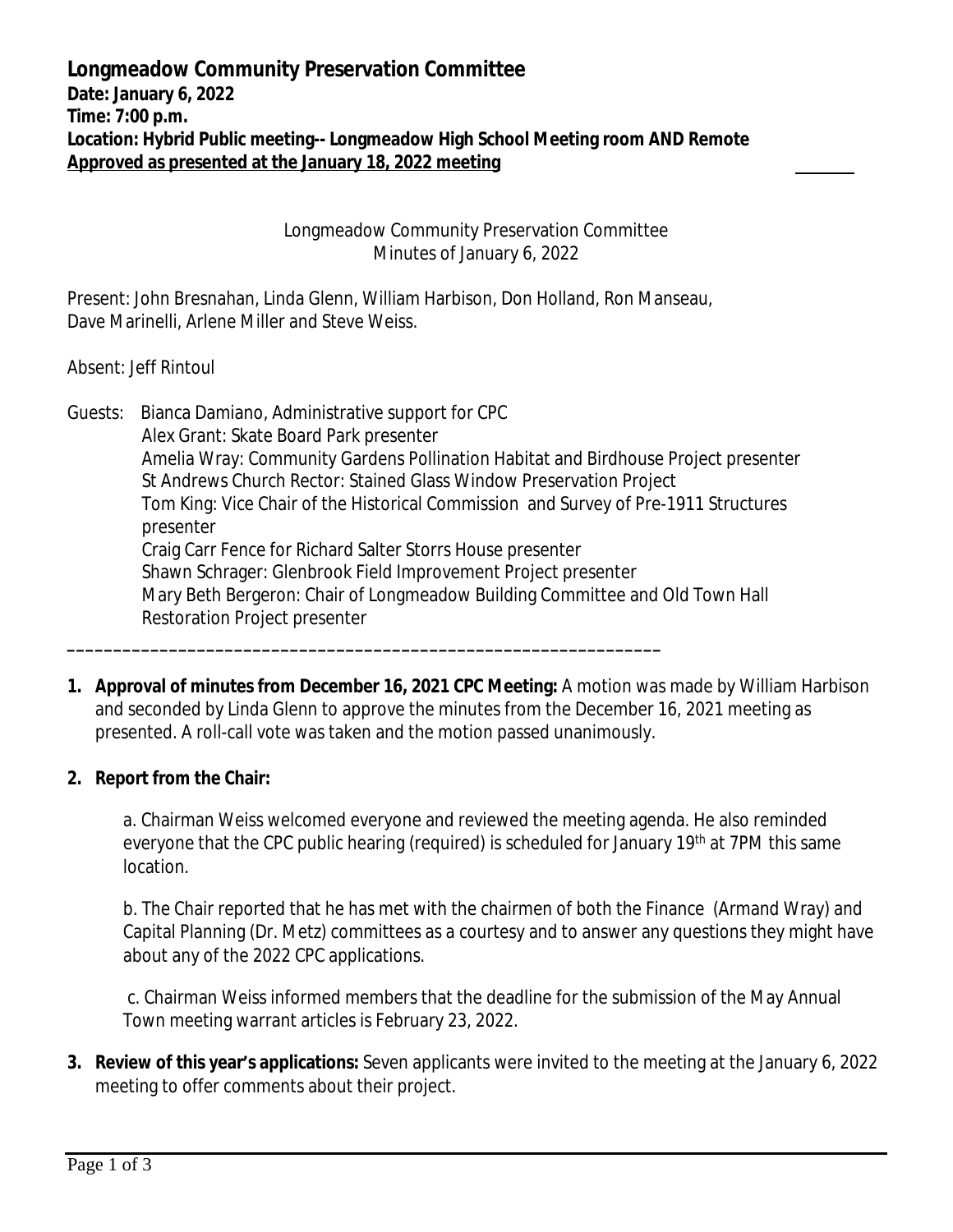## **Longmeadow Community Preservation Committee**

**Date: January 6, 2022**

**Time: 7:00 p.m.**

**Location: Hybrid Public meeting-- Longmeadow High School Meeting room AND Remote Approved as presented at the January 18, 2022 meeting** 

- **Application 2022-8:** Skate Park Construction Proposal for \$350,000 under Open Space and Recreation. Alex Grant presented the proposal with assistance from several Longmeadow youth, each of whom offered supporting statements. Mr. Grant reviewed several issues about the proposed skate board park (SBP) and they included:
	- **a.** Location the proposed location is to build SBP on 2 of the 4 clay tennis courts at Bliss park. He suggested that this is underutilized park space.
	- **b.** Visibility: Mr. Grant said fact that the fact that this apace is visible and open (no fence) is a positive safety factor.
	- **c.** Parking: Mr. Grant said that no additional parking would be necessary. This space is seen as a walking and biking experience.
	- **d.** Noise: Mr. Grant noted that this is a park so there is already some "noise".
	- **e.** Maintenance: Mr. Grant said maintenance would be cost about \$1,000/year.
- **Application 2022-9:** Community Gardens Pollination Habitat and Birdhouse Project for \$1,500 under Open Space. Amelia Wray presented the details of this request. Amelia is working on a girl scout "Gold Award" project. Her proposal is to create a perennial pollinator garden, which would include birdhouses, at the Longmeadow Community Garden site off of Longmeadow Street. She explained that this proposal would not only be good for pollinators but would also help draw attention to this beautiful and special space in our town.
- **Application 2022-1:** Stained Glass Window Preservation for \$80,000. This request is for Historic preservation funds and was submitted by St. Andrew's Episcopal Church. Three folks from the church presented including the Rector. They emphasized the preservation of art and the historic nature of the windows and the depictions, not just religious but secular history as well. The sanctuary, they shared, is used for the church members and the community at large for concerts and other regional events. These folks felt that this request to preserve historic art depictions meets the 3-point test required by CPC.
- **Application 2022-2:** Survey of Pre-1911 Structures for \$10,500 under Historic Preservation. Tom King, Vice Chair of the Historical Commission, presented. Mr. King explained that this proposal is a continuation of a former study of historic homes in a section of Longmeadow off of Longmeadow street that has been called "the street car suburb". The current proposal would include about 50 homes dating from 1898-1911. In addition to being valuable historic data, this information would help to inform the Town's demolition by law committee.
- **Application 2022-6:** Fence for Richard Salter Storrs House for \$19,619 under Historic Preservation. Craig Carr presented on behalf of the Longmeadow Gardeners. They are requesting funds to replace the fence that has rotted. They would propose to replace this old wooded fence with a fence made of a plastic lumber material known as Azek. The new fence should be very durable and maintenance free.